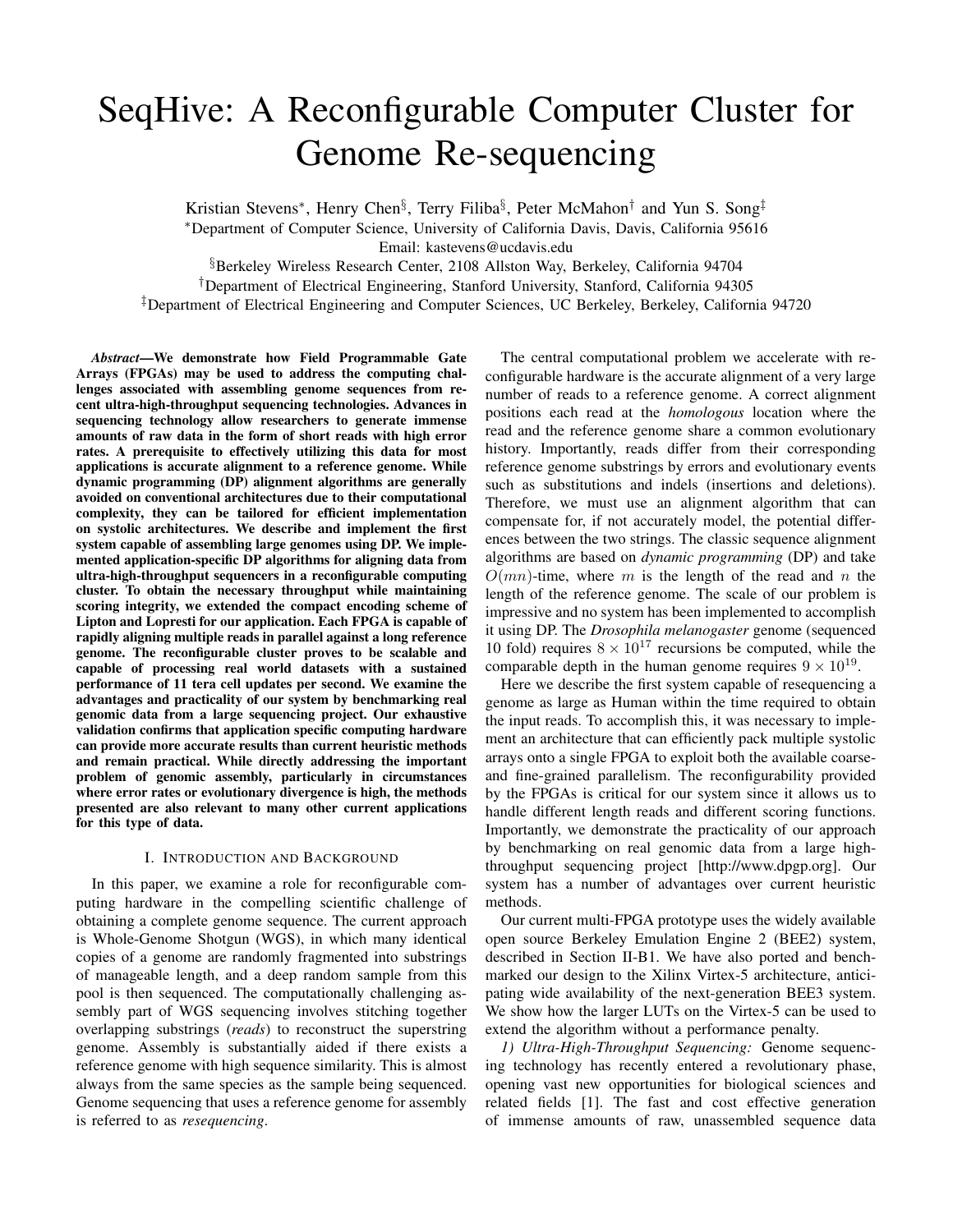can now be obtained from commercially available platforms. Large-scale resequencing projects are underway. Of particular importance to public health is the Human *1000 Genomes* Project [http://1000genomes.org]. Concurrently, other projects are sequencing a similar number of genomes of scientifically important model organisms, such as the *Drosophila Population Genomics Project* [http://www.dpgp.org]. The scale of data being generated is prompting the computational community to respond with faster algorithms and larger computational infrastructure to assemble and analyze the data. The methodology described here is directly relevant to these projects.

Several competing ultra high-throughput sequencing platforms are commercially available: the 454 sequencer from Roche Diagnostics; SOLiD from Applied Biosystems; and Illumina's Genome Analyzer. In this paper we focus on the Illumina platform because it is the primary technology used in the aforementioned projects and currently the most popular. Illumina's sequencer currently delivers millions of reads in a single run. The reads are of uniform length between 25 and 100 bp per run. Each run takes a few days to complete, depending on read length. For a system to be practical, it must first be computationally powerful enough to keep up with this rate of data production.

Single molecule technologies from companies such as Helicos Biosciences and Pacific Biosystems promise to offer a second wave of improvements, but currently suffer from higher error rates [2]. Notably, both 454 and Helicos also have insertion and/or deletion errors [2], [3]. Aligning reads under these error processes is therefore an important consideration.

*2) DP Sequence Alignment:* Our implementation of alignment is an application-specific hybrid between local (Smith Waterman) and global (Needleman-Wunsch) alignment algorithms [4]. In the context of resequencing, we expect a given read to be a substring of the reference genome, with differences arising from mutation and error. Our scoring methodology is similar to global alignment, but we do not charge a penalty for the gaps at the beginning or the end of the read. Unlike local (Smith Waterman) alignment, we align all read characters to the genome.

To be more precise, let  $r_1, \ldots, r_m$  denote a read and  $g_1, \ldots, g_n$  a reference genome, where  $m \ll n$ . Optimal alignments are found by filling in an  $(m + 1)$ -by- $(n + 1)$  DP table  $C = (C_{ij})$ , where  $i = 0, \ldots, m$  and  $j = 0, \ldots, n$  (see Figure 1). Each cell stores the score of the optimal alignment running through it. With the first row and the first column appropriately initialized, the following recursion computes the



Fig. 1. Illustration of DP table fill by anti-diagonal with arrows used to indicate data dependencies. The cells along an anti-diagonal are filled simultaneously, each being assigned to a systolic processing element (PE). Communication is only required between adjacent (dependent) PEs which need only store the current and last result.

optimal score for the other cells:

$$
C_{ij} = \min \begin{cases} C_{i,j-1} + \delta(-, g_j), \\ C_{i-1,j} + \delta(r_i, -), \\ C_{i-1,j-1} + \delta(r_i, g_j). \end{cases}
$$
 (1)

The penalty for a character deletion in the read is given by  $\delta(-, g_i)$ , while the penalty for a character insertion in the read is given by  $\delta(r_i, -)$ . The substitution penalty is given by  $\delta(r_i, g_j)$ . All penalties are non-negative. We examine the last row of the table  $C_{mj}$  for optimal alignment ending at position  $j$  in the reference.

Figure 1 illustrates how the dependency structure allows for the DP table to be filled by anti-diagonal for maximal parallelism [5]. To exploit this fine-grained parallelism we map the recursion in (1) to a systolic array corresponding to the anti-diagonal. Our implementation chains m *processing elements* (PEs), corresponding to each position of the read, as illustrated in Figure 2. In this configuration, communication only happens between adjacent PEs. On the FPGA this results in a simple layout procedure with low fan-out signals traveling short distances.

Moreover, because the reads are a fixed short length, well under the number of PEs that can be synthesized on a single FPGA, we are able to exploit a coarser level of parallelism by synthesizing multiple systolic arrays to align multiple reads simultaneously. Particular attention is also paid to the scoring function to achieve a high number of PEs for our application. While the clock rate is an order of magnitude less than that of modern conventional processors, the parallelism obtained on an FPGA more than compensates for this.

*Previous Work)* The pioneering paper of Lipton and Lopresti [5] introduced both a systolic array architecture for DNA sequence alignment and an efficient encoding scheme to minimize the datapath width for scoring. Specifically, their encoding scheme allows the use of fewer bits for distance score computations by sacrificing scoring flexibility. The encoding scheme requires a specific scoring function (with mismatch penalty  $= 2$  and indel penalty  $= 1$ ) that allows for significant logic reduction in the recursion logic, with the added complexity of an accumulator. We extend their method to two alternative scoring functions.

Systems implementing their encoding scheme offer the most relevant comparison to our approach. Lipton and Lopresti targeted their architecture to a custom VLSI chip. The SPLASH [6] architecture later demonstrated the power of the emerging FPGA platforms for accelerating alignment. Two current surveys [7], [8] provide a detailed discussion of the development of the state-of-the-art in hardware-accelerated sequence alignment. We also highlight the prominent contemporary FPGA implementation of Yu et al. [9] which showed how the Lipton and Lopresti systolic cell could be efficiently implemented in modern FPGA logic slices.

Our design goals differ in fundamental ways from what has previously been demonstrated in the literature. First, we aimed to produce a design that is optimized for aligning many short-reads in parallel. Second, we aimed to build a cluster implementation and demonstrate the expected performance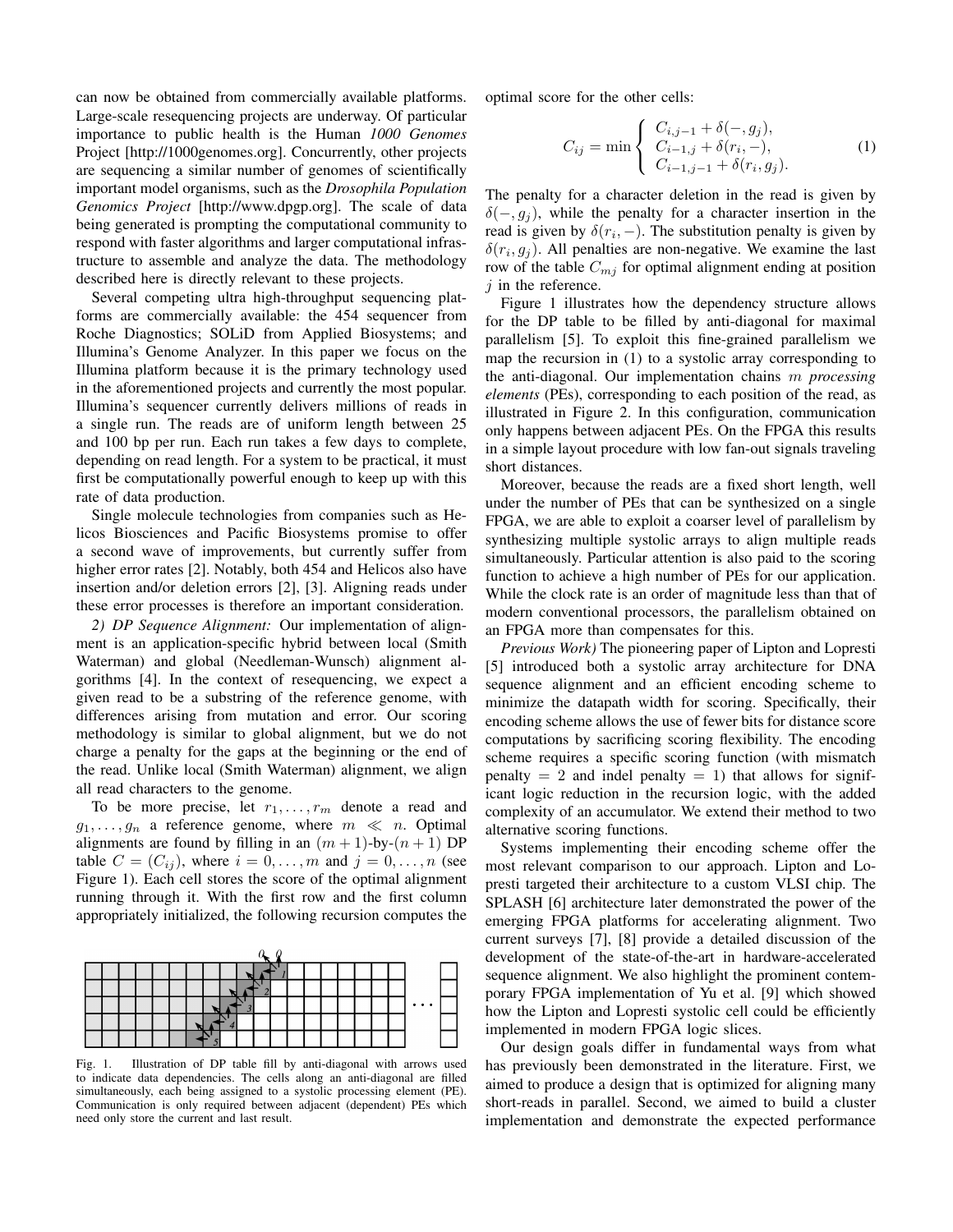

Fig. 2. Systolic array within a single FPGA. For aligning  $k$  length- $m$  reads in parallel, there are  $k$  length- $m$  systolic arrays of processing elements (PEs).

increase from taking advantage of the coarse parallelism available in the short-read alignment problem. Third, we wish to have the flexibility to report multiple alignment locations. Lastly, we motivate and implement application specific scoring using a compact encoding.

## II. IMPLEMENTATION

We describe our reconfigurable cluster for accelerated high throughput genome resequencing. We begin with how the DP recursion is implemented in a processing element (PE) and then discuss the system's larger-scale architecture.

# *A. Processing Element Design*

We mapped our DP alignment algorithm into a systolic array architecture where a processing element is dedicated to each position in a read sequence. To fully exploit available hardware, multiple systolic arrays must be synthesized on a single FPGA due to the short length of the reads (see Figure 2). A primary goal of our design was to reduce the size of the PE to maximize parallelism.

The greatest influence on the size of a PE in the FPGA implementation is the bitwidths of its data paths. PE size is thus primarily driven by the the precision of the scoring system employed and the value of the largest quantity that the processing element must add or compare. Naively our DP alignment has an implementation space complexity of  $O(\log(m|\delta|))$  where m is the length of the read and  $|\delta|$  is the number of bits needed to represent  $\delta(.,.)$ . An attractive aspect of short reads is that the value of  $m$  is typically small. However, we must do better. It was demonstrated in a classic paper by Lipton and Lopresti [5] that the dependence of the PE size on m can be eliminated in certain circumstances.

We label the three inputs and one output (a quartet) of the DP recursion scanning from left to right  $a, b, c, d$ , where  $a$  is the upper left input and  $d$  is the output. In their paper, Lipton and Lopresti proved that in any quartet of the DP table there are only 2 possible offsets from the value in  $a, a - 1$  and  $a + 1$ , for the scoring function:  $\delta(r, q) = 2$ ,  $\delta(r, -) = 1$ , and  $\delta(-, g) = 1$  (See Table I). If the range of possible relative values in a quartet is bounded to  $k$ , the relative values can be coded using  $\lceil \lg(k) \rceil$  bits. We still determine the full score, but only for the last row of the DP table. This is done at the last PE by initializing a counter to the value of  $C_{m,0}$ . This counter



Fig. 3. Example PE logic diagram for the  $(1,1,1)$  scoring function. TABLE I



is then incremented by the value of  $C_{m,j} - C_{m,j-1}$  which is computed from the encoded scores.

Because under many circumstances their scoring scheme, henceforth  $(2, 1, 1)$ , is not optimized for our problem, we applied the same inductive reasoning to compactly encode two alternative scoring functions. The uniform  $(1, 1, 1)$  scoring system, also known as edit distance, can be motivated because it assumes no prior knowledge about the relative frequency of insertions, deletions, and substitutions. Likewise, since in our data inserted and deleted bases are observed to be rarer than substitutions, the  $(1, 2, 2)$  scoring function is of utility because it captures our prior information about rare indels in a reasonably compact design. Table I illustrates all three scoring functions mentioned here. In the  $(1, 1, 1)$  case we show that a recursion contains only 3 possible relative values  $(a, a-1, a+1)$  implying only 2 bits are required to propagate the score. In the  $(1, 2, 2)$  case we show that a recursion contains only 5 possible relative values implying only 3 bits are required to propagate the score.

## *B. Reconfigurable Cluster Implementation*

Our multi-FPGA platform is implemented on a cluster of eight BEE2 systems, each connected via a TCP/IP switch to a central control server. The control server handles loading the reference genome and read sequences into the systolic arrays,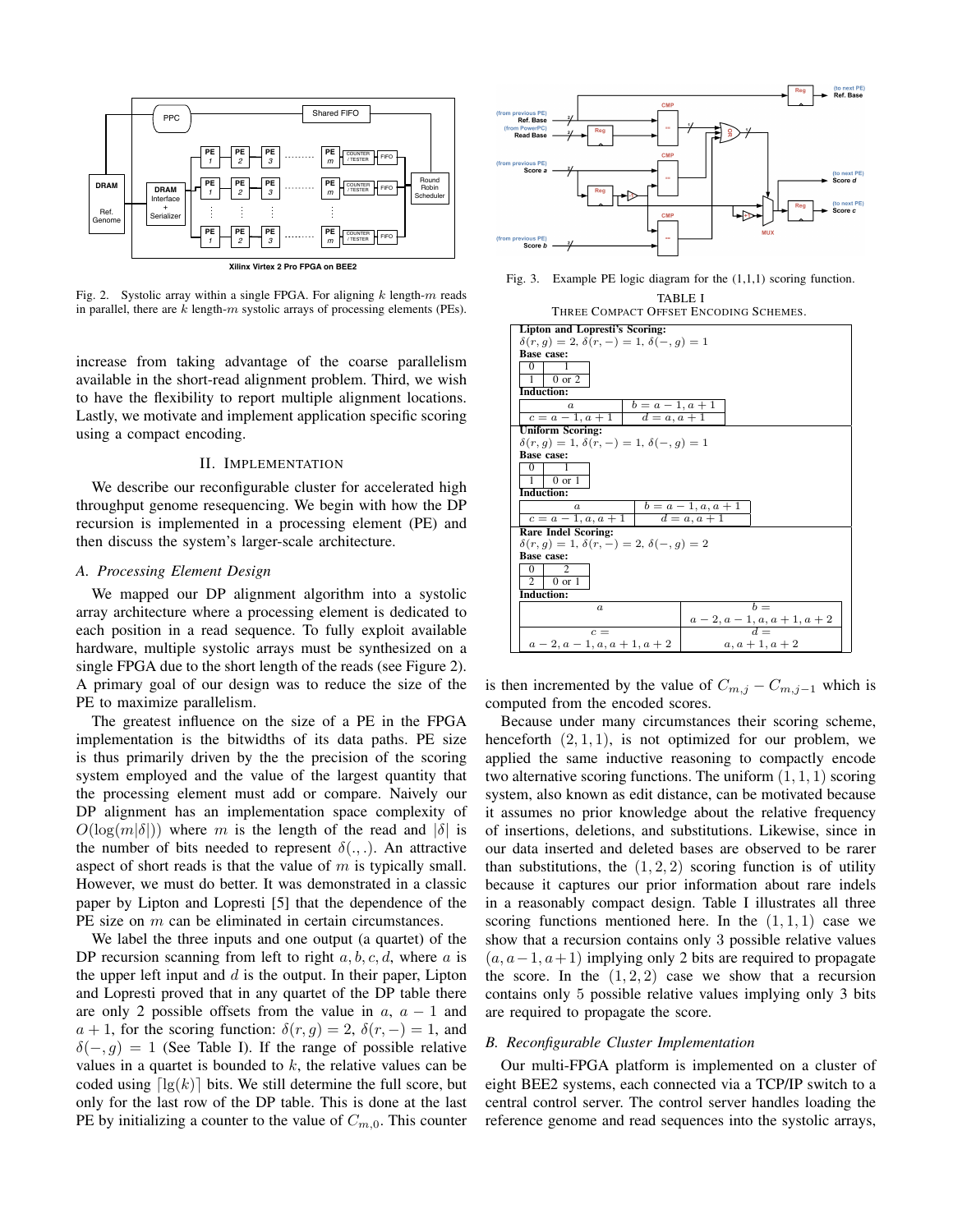setting control parameters, and reading back the results. On each BEE2 a control FPGA acts as an interface between the control server and four user FPGAs on which the systolic arrays are implemented. On each user FPGA, all the arrays are supplied with a reference genome from DRAM in parallel and share a common reporting mechanism, but each systolic array has an independently loadable read sequence register.

*1) Berkeley Emulation Engine:* As mentioned before, we utilized the Berkeley Emulation Engine (BEE) system, which is an FPGA-based computing platform with a wide range of applications. The second-generation BEE platform, called the BEE2 [10], is designed with high memory and I/O bandwidth. A single BEE2 system has 5 Xilinx XC2VP70 Virtex-II Pro FPGAs, each containing over 74,000 logic cells, 328 Block SelectRAM (BlockRAM or BRAM) memory blocks of size 18kb, and 2 PowerPC 405 cores. Each FPGA is supplemented with 4 DDR2 DIMM sockets. BEE2 systems can make use of 10/100 Mbps Ethernet connectivity.

*2) FPGA Implementation:* The systolic arrays within a single FPGA are shown in Figure 2. For simultaneously aligning k length-m reads, we have k length-m systolic arrays of PEs. Each PE computes the recursion of (1) implemented in Verilog HDL. The details of this computation are shown in Figure 3. The inputs to each PE's combinational logic are a fixed read character, a shifting reference character, and the scores from neighboring cells. The recursion is computed in a PE's combinational logic. The interdependency of the scoring function, bus-width, and register size require that the scoring function be implemented at compile time. Scores are 2-bits each for the  $(1, 1, 1)$  scoring function. The read and reference characters are encoded using 2-bits to represent the four letter nucleotide alphabet. Each cell update computation is done in one clock cycle. The systolic array is fed reference sequence data from a dual ported BRAM that is loaded periodically from DRAM (described in Section II-B3). Each PE passes several pieces of data to the next PE in the array: the reference sequence character, and the current and previous scores. The last PE in the array computes the score in the last row (i.e., row  $m$ ) of the DP table. Currently we implement a few options for alignment reporting. The position of the alignments are always reported; reporting the score is optional. Our design can also report the best alignment or all locations below a score threshold T. The latter requires additional buffering mechanisms at the output illustrated in Figure 2. In this mode the score is compared with a programmable threshold  $T$ , and if the score is  $\leq T$ , then the column position is written into a FIFO. On a single FPGA, k reads are processed in parallel, so there are  $k$  per-read FIFOs in each FPGA (see Figure 2). A round-robin scheduler reads the candidates from all  $k$  per-read FIFOs into a shared FIFO which is memory mapped to the PowerPC. Per-read FIFOs are used because many reads may simultaneously find match candidates, causing contention for the shared FIFO.

*3) DRAM:* The 2VP70 FPGAs on the BEE2 system have approximately 6Mb of on-chip BRAM, which is insufficient for storing a long reference genome, and therefore off-chip memory is required. We use the DDR2-SDRAM DIMMs



Fig. 4. Layout of a single BEE2 board and our eight board cluster.

available to each FPGA on the BEE2, with an addressable 2GB. In the application considered here, a single DIMM run at 200MHz is used by each FPGA with a 2-bit encoding to store a reference sequences as long as the Human genome with room to spare.

Our design implements a generic DDR2 DRAM interface that works with 144-bit data transfers. Due to the overhead of initiating DRAM accesses, multiple 144-bit words are read from DRAM and buffered internally in the FPGA. This puts several hundred reference characters into BRAMs and masks the non-constant access latencies of DRAM. In addition, the dual-ported BRAMs on Xilinx Virtex-II Pro FPGAs allow different aspect ratios, i.e., an 18kb BRAM can be written into as a  $64 \times 256$  memory, but read out as a  $2 \times 8192$  memory. The additional BRAM buffer eliminates the need for frequent DRAM accesses and provides an easy way of breaking up the data into individual reference characters.

*4) BORPH Control Mechanism:* The design is implemented on a BEE2 running BORPH, a custom Linux distribution that supplies OS-level access to FPGA resources [11]. By using BORPH, loading the DRAM with a reference sequence can be done by simply writing into a file representation of the DRAM's memory space. Likewise, 32-bit control and status registers, as well as the FIFOs for reporting results, are accessible as Linux files. A detailed description of BORPH and the memory interface was published in [12].

*5) Overall Cluster Architecture:* Shown in Figure 4 is the overall architecture of our cluster consisting of eight BEE2 boards. A standard 1 Gbps Ethernet switch is used to connect the BEE2s to a control server. The server is used to start and stop computation runs on the BEE2s, and copies the input data to and the results data from each BEE2. Each BEE2 board contains 4 FPGAs and each FPGA simultaneously aligns  $k$ length  $m$  reads. The implementations tested in Section III are focused on exploring various read length instantiations aligned with the  $(1, 1, 1)$  scoring scheme with all alignment locations above threshold tracked. At maximum computational density, the cluster contains 81, 920 total PEs. At the maximum practical read parallelism the cluster contains 1, 536 length 31 systolic arrays using a total of 47, 616 PEs in parallel.

*6) Virtex-5 Target:* Anticipating the wider availability of the multi-FPGA BEE3 platform, we also ported our design to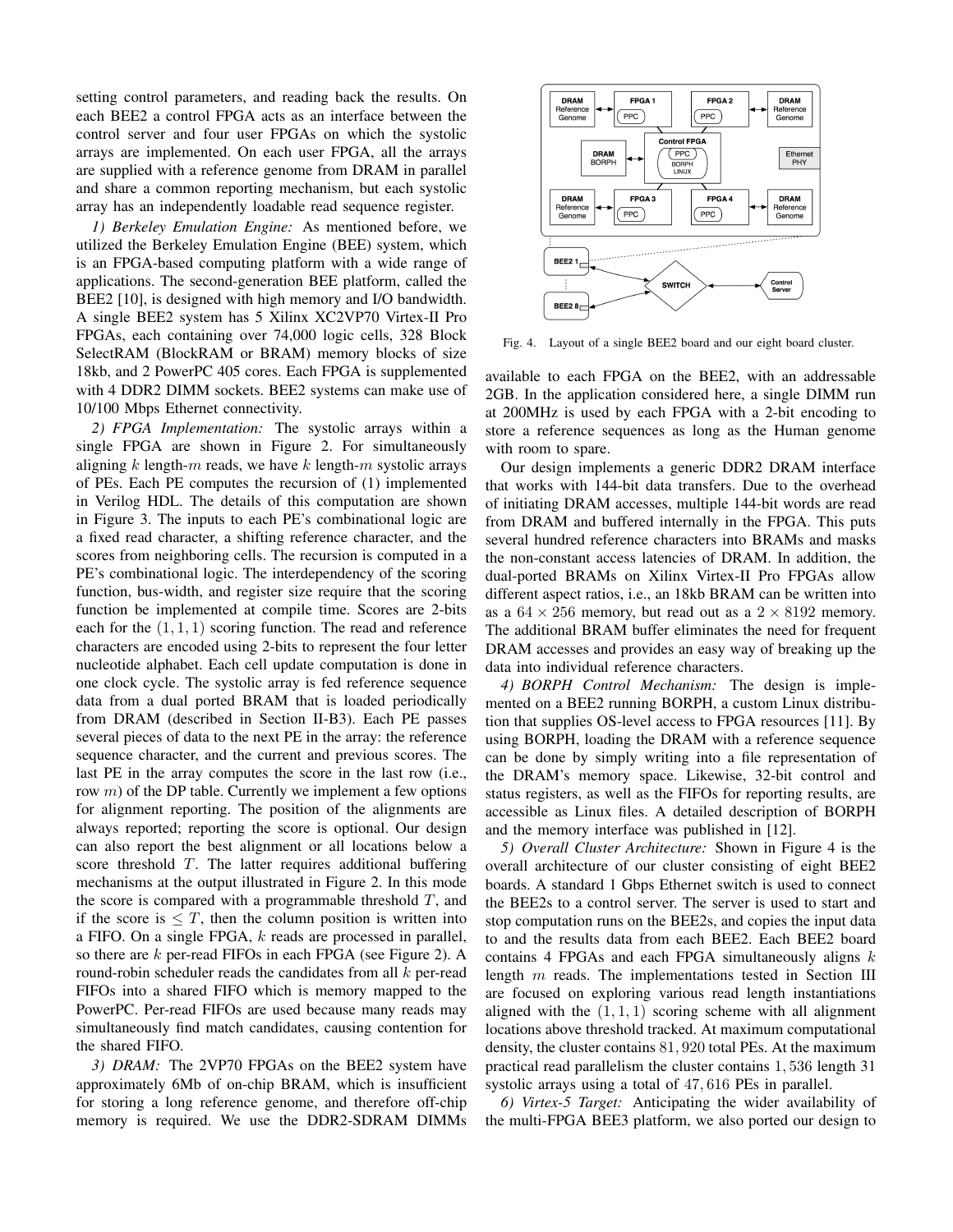TABLE II PERFORMANCE IN GCUPS OF OUR CLUSTER PER BEE2 FPGA, INCLUDING AMORTIZED RECURRENT OVERHEAD.

| # Reads Aligned | Time $(s)$ | GCUPS per FPGA |
|-----------------|------------|----------------|
| 900             | 18.7       | 366            |
| 1400            | 30.0       | 354            |
| 1800            | 38.2       | 358            |
| 2800            | 59.6       | 357            |
| 5600            | 119        | 359            |
| 11200           | 236        | 360            |
| 22400           | 477        | 357            |
| 44800           | 944        | 360            |

a Virtex-5 FPGA. The larger amount of logic hardware on the XC5VLX155T, specifically the 6-input LUTs, allow us to add functional extensions without a performance loss.

A compelling piece of functionality is to encode many genomes into a single *extended reference*. This allows for a more truthful representation of the underlying multiple alignment problem and reduces the potential for scoring bias arising from alternate reference characters. Our framework for doing this is to use a 4-bit encoding where each bit is assigned to one of the four nucleotide characters with its logical value indicating presence or absence. This is also useful for encoding the semantics of the empty set character, used frequently for masking repeats in biological databases.

Our synthesized systolic arrays achieved a clock rate of 300MHz. In addition to the higher clock frequency, we also were able to implement the extended reference with essentially no increase in slice occupancy (less than  $0.1\%$ ). We also synthesized the  $(1, 2, 2)$  scoring alternative with only a  $4\%$ increase in slice occupancy over the  $(1, 1, 1)$  scoring function.

# III. RESULTS

## *A. Hardware Performance*

To benchmark the performance of our implementation, we used a cluster of eight BEE2 boards to align reads from the previously mentioned Drosophila Population Genomics Project against the 100 Mbp reference genome. We present performance results using the problem-sizeindependent throughput measure, billions of *Cell Updates Per* Second (GCUPS). A "cell update" refers to the calculation of a single DP recursion.

Table II shows the performance of our alignment implementation on a single FPGA on a BEE2. The FPGA implementation uses a fixed amount of time to find alignments for a set of  $k$  simultaneous reads; this time is directly proportional to the length of the reference sequence. There is also a fixed cost at startup to load the reference sequence into DRAM. Specifically, our 100 Mbp reference took approximately 53 seconds to be loaded from the filesystem on the BEE2 into DRAM. There is also overhead associated with loading the reads into the FPGA registers, reading results out from the FPGA and writing those results to the filesystem. While the former is essentially amortized away, the latter is not and is incorporated into our GCUPS measurements.

We ran multiple jobs in parallel on the cluster. There is a startup cost associated with distributing reads to the BEE2s, and loading the reference sequence for each of four FPGAs on each BEE2. The startup time is approximately 240 seconds, and is dominated by the reference sequence loading time.

TABLE III DEPENDENCY OF RESOURCE UTILIZATION ON READ LENGTH  $m$  WHEN PACKING AS MANY READS AS POSSIBLE  $k$  onto a single FPGA.

| Read length | # Reads / FPGA | # PEs / FPGA | Speed   |
|-------------|----------------|--------------|---------|
| m           | κ              | $m \times k$ | (GCUPS) |
| 36          | 44             | 1592         | 318     |
| 48          | 38             | 1824         | 365     |
| 64          | 32             | 2048         | 410     |
| 76          | 28             | 2128         | 426     |
| 96          | 24             | 2304         | 461     |
| 256         | 10             | 2560         | 512     |
| 512         |                | 2048         | 410     |
| 1024        |                | 2048         | 410     |

Excluding the startup time (based on the valid assumption that the run time will dominate the startup time for all practical applications), we measured the sustained performance of the cluster to be  $11.5 \times 10^{12}$  CUPS including non-startup overhead. The cluster can align the reads associated with a 10 fold redundant Drosophila genome in 2.5h and a Human genome in 9.5d.

We tested the scalability of our architecture as follows. To investigate how resource utilization depends on the length  $m$ of reads, we varied  $m$  and packed as many reads as possible per FPGA. This is an important study to carry out since future advances in base-calling algorithms and sequencing technology will likely increase read length. A summary of our results is shown in Table III. With smaller  $m$ , one can pack larger number  $k$  of reads, due to the finer granularity and smaller incremental cost of instantiating additional systolic arrays. However, the scaling bottoms out due to the overhead associated with individual arrays. Conversely, though larger  $m$ causes coarser granularity, instantiating fewer systolic arrays means less overhead is incurred.

We benchmarked a software implementation of our DP algorithm on a dual-processor 2.0 GHz quad-core Intel Xeon server with 8 GB of RAM. Each read was run as a single thread on one CPU core. On average, the serial code had a throughput of 0.1 GCUPS per core. In our SeqHive implementation, each FPGA yields over 1000X speedup over the comparable quad-core implementation for reads of 64 bp and longer. We considered benchmarking our system against the fastest SIMD implementation, which reported 1 GCUPS per 2.0 GHz core [13], but it does not handle long reference sequences nor does it report coordinates.

Direct comparisons between our work and previous related efforts are difficult, due to differences in design goals and platform. However, we note that our PEs are implemented at least as efficently as those reported by Yu et al. [9]: our PEs each use two 4-input LUTs and eight FFs in our Virtex 2 Pro 70 implementation, whereas Yu et al. reported effectively mapping a PE to six 4-input LUTs and six FFs on a Xilinx XCV1000E chip. Yu et al. [9] reported achieving a performance of 136 GCUPS, with 4032 PEs on their Xilinx XCV1000E-6 (Virtex) FPGA, running at 202MHz. Our implementation fitted 2560 PEs on a single FPGA, but running at 200MHz, could achieve performance in excess of 360 GCUPS per FPGA. Yu et al.'s performance was hampered by limited IO bandwidth, and our ability to fit more PEs onto each FPGA was limited by the need to instantiate a DDR2 controller on each chip.